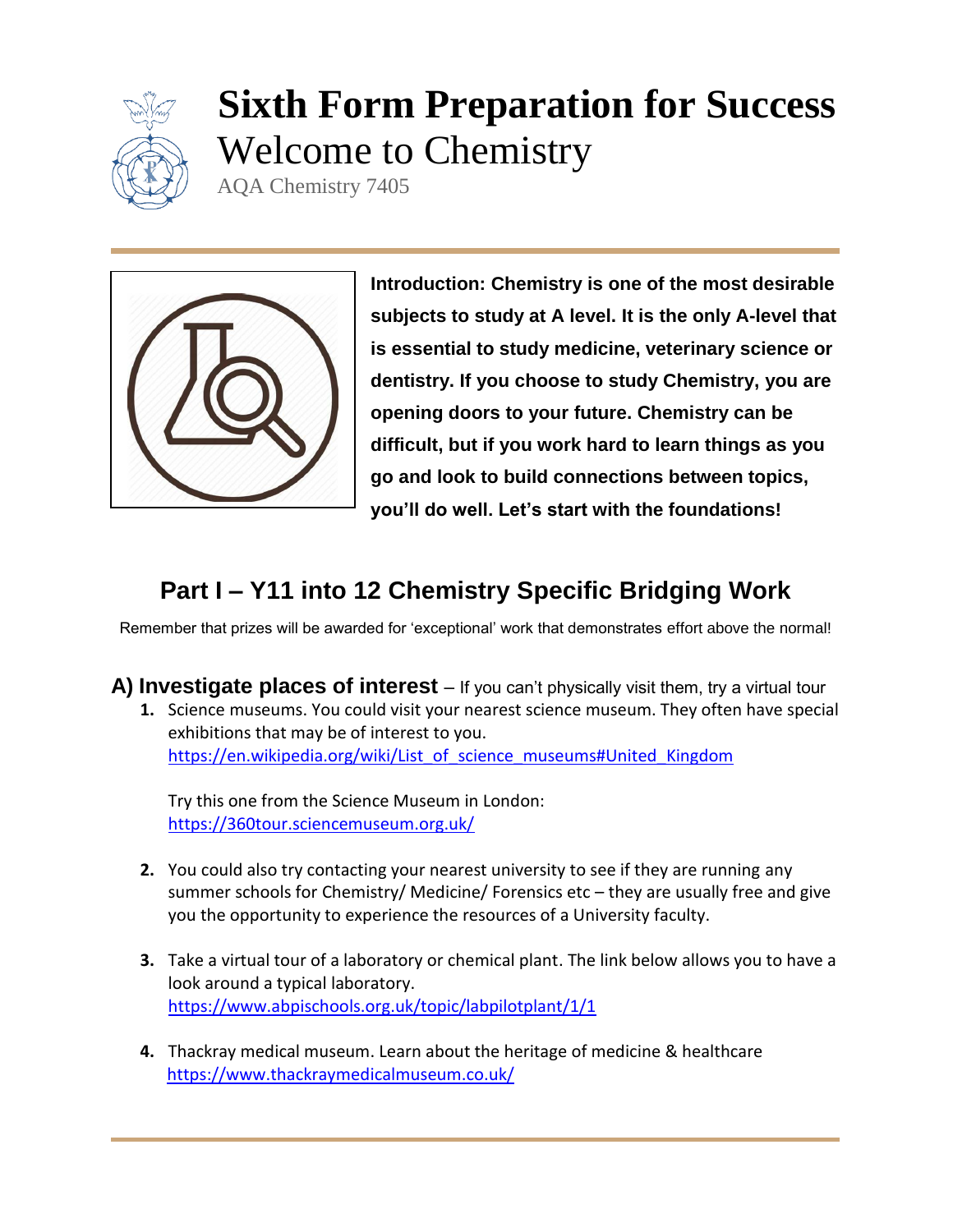- **5.** Catalyst science discovery centre. The only museum in the UK which explores the science and technology behind the chemical industry <https://www.catalyst.org.uk/>
- **6.** The UK Association for Science and Discovery Centres (ASDC) This association brings together over 60 major science engagement organisations in the UK. <http://sciencecentres.org.uk/centres/weblinks.php>
- **B) Wider reading:** Below is a selection of books that should appeal to anyone with an interest in the physical world around them. None of these are textbooks full of information to be learned - there will be plenty of time for that! Instead each provides some interesting and often humorous background to chemistry and its applications.
- **1. The pleasure of finding things out – Richard Feynman**
- **2. Periodic Tales - Hugh Aldersey-Williams**
- **3. The Disappearing Spoon - Sam Kean**
- **4. Uncle Tungsten - Oliver Sachs**
- **5. The Science of Everyday Life: Why Teapots Dribble, Toast Burns and Light Bulbs Shine - Marty Jopson**
- **6. Bad Science - Ben Goldacre**
- **7. The Shocking History of Phosphorus: A Biography of the Devil's Element - John Emsley**
- **8. A brief history of nearly everything – Bill Bryson**
- **9. Magazines or journals such as: New Scientist, Education in Chemistry, The Mole**

**Movie / Video Clip Recommendations**: Hopefully you'll get the opportunity to soak up some of the Sun's rays over the summer – synthesising some important Vitamin-D – but if you do get a few rainy days where you're stuck indoors (this is highly likely this year!) then here are some ideas for videos to find online.

#### **Rough science – the Open University – 34 episodes available**

Real scientists are 'stranded' on an island and are given scientific problems to solve using only what they can find on the island. Great fun if you like to see how science is used in solving problems. There are six series in total

http://www.dailymotion.com/playlist/x2igjq\_Rough-Science\_rough-science-fullseries/1#video=xxw6pr or https://www.youtube.com/watch?v=lUoDWAt259I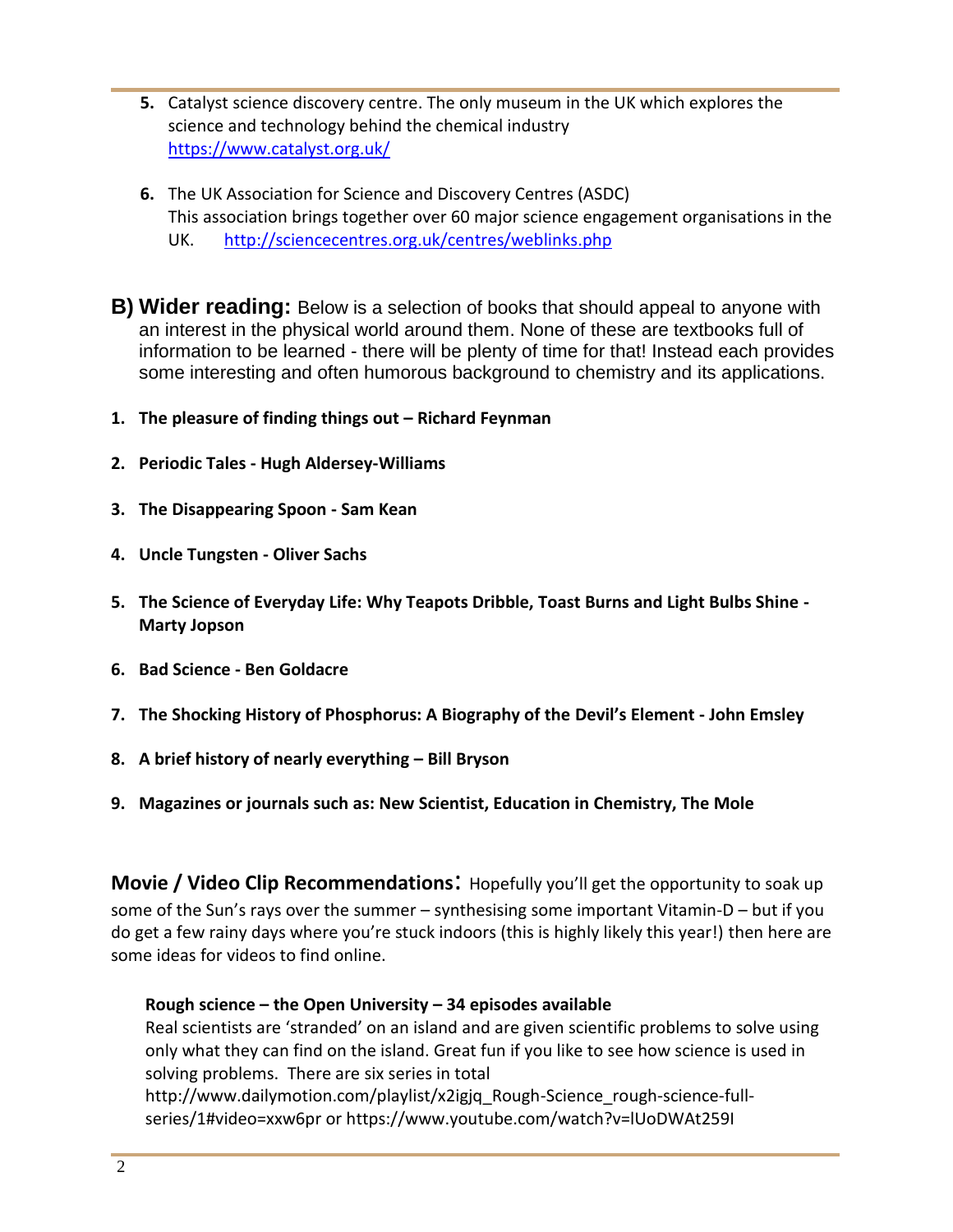#### **A thread of quicksilver – The Open University**

A brilliant history of the most mysterious of elements – mercury. This program shows you how a single substance led to empires and war, as well as showing you come of the cooler properties of mercury.

https://www.youtube.com/watch?v=t46lvTxHHTA

#### **10 weird and wonderful chemical reactions**

10 good demonstration reactions, can you work out the chemistry of …. any of them? https://www.youtube.com/watch?v=0Bt6RPP2ANI

## **C) Compulsory tasks**

Below are 4 topics that you will study in more detail for A-Level Chemistry. You are to complete the task set for each of them.

#### **Atomic Structure**

You will study the structure of atoms in more detail at A-level. In order to explain what happens you need to have a good understanding of the GCSE model of the atom. You need to know what the atom is made up of, relative charges and masses and how sub-atomic particles are arranged. You also need to know about isotopes and how relative atomic mass is calculated. Use the following link to review what you need to know about atomic structure. <https://www.bbc.co.uk/bitesize/guides/z3sg2nb/revision/1>

**Task:** Using carbon-12 as an example, draw a clearly labelled diagram showing the structure of an atom including details of the individual particles that make up the atom, their location and the relative charges and masses of these particles. Include definitions of atomic (proton) number and mass number. Carbon also exists as the isotopes C-13 and C-14. Define the terms isotope and relative atomic mass and describe the similarities and differences between the 3 isotopes of carbon.

#### **Chemical bonding**

At GCSE you studied the 3 types of chemical bonding and at A level you will explore this topic in more detail so it is essential you have a good understanding of the content covered at GCSE. You will be expected to describe and explain each type of bonding and use these to explain the characteristic properties of different materials.

The following videos contain explanations of each type:

Ionic bonding:<https://www.youtube.com/watch?v=QTmpQUunQCA> Covalent bonds:<https://www.youtube.com/watch?v=fYdZaAPrUcQ> Metallic bonds:<https://www.youtube.com/watch?v=oUqygTeBSbs>

**Task: Describe** and **explain** the melting point, hardness & electrical conductivity of: ionic compounds (e.g. sodium chloride), simple molecules (e.g. methane) and metals (e.g. magnesium)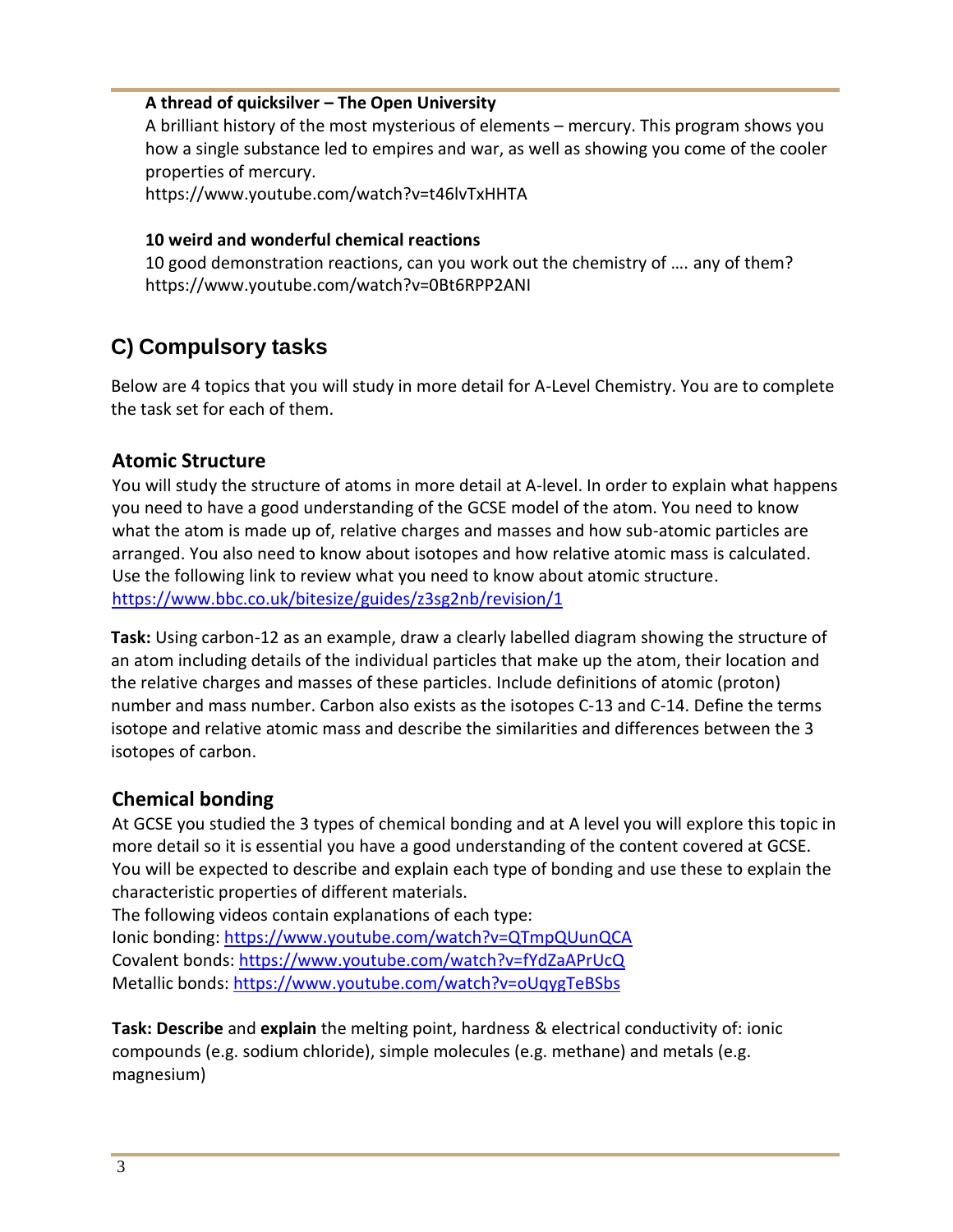### **Kinetics**

At GCSE you learned about collision theory and the factors that affect the rate of chemical reactions. At A-level you will learn about this in more detail and will develop a much deeper understanding of how rate of reaction can be investigated practically and calculated mathematically.

Watch this video to remind yourself about collision theory: <https://www.youtube.com/watch?v=jd6U5nQcqKc>

**Task:** State the 5 factors that affect the rate of a chemical reaction. For each one explain, in terms of particles and collisions, how and why it affects the rate of reaction. Explain why catalysts are so important in industry.

## **Organic chemistry**

You have studied different types of organic (carbon based) compounds including alkanes, alkenes, alcohols and carboxylic acids. At A-level you will study these groups in more detail along with many other families of organic compounds: A quick refresher!! <https://www.youtube.com/watch?v=UloIw7dhnlQ>

#### **Task:**

**1)** Name and draw displayed formulae for the first 4 members of each of the alkane, alkene and alcohol families of organic molecules.

**2)** Explain how alkanes are separated from crude oil and what the majority of them are used for.

**3)** Define the terms complete and incomplete combustion and write balanced symbol equations for the complete combustion of propane and the incomplete combustion of butane forming carbon monoxide and water.

**D) Stretch!** (not compulsory, but interesting and valuable)

## **Applications in real life:**

Use your online searching abilities to see if you can find out as much about the topics below as you can. Start by having a look at Cornell notes. Many students find this very useful. Remember you are a prospective A-level chemist, you should aim to push **your** knowledge.

**Make a 1-page summary for each one you research using the Cornell notetaking skills (see**  <http://coe.jmu.edu/learningtoolbox/cornellnotes.html>**for a reminder):**

#### **Task 1: The chemistry of fireworks**

What are the component parts of fireworks? What chemical compounds cause fireworks to explode? What chemical compounds are responsible for the colour of fireworks?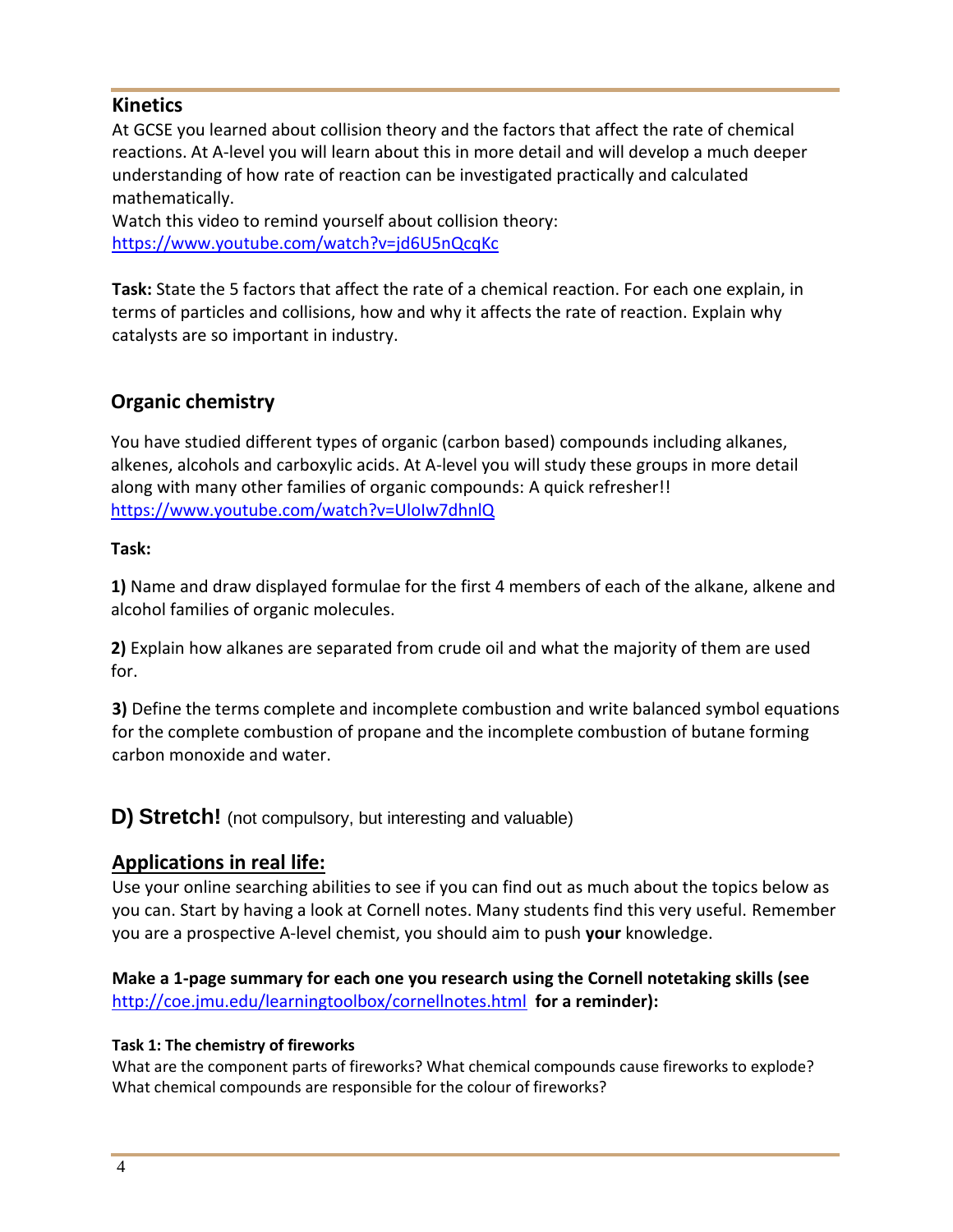#### **Task 2: Why is copper sulphate blue?**

Copper compounds like many of the transition metal compounds have got vivid and distinctive colours – but why?

#### **Task 3: Aspirin**

What was the history of the discovery of aspirin, how do we manufacture aspirin in a modern chemical process?

#### **Task 4: The hole in the ozone layer**

Why did we get a hole in the ozone layer? What chemicals were responsible for it? Why were we producing so many of these chemicals? What is the chemistry behind the ozone destruction?

#### **Task 5: ITO and the future of touch screen devices**

ITO – indium tin oxide is the main component of touch screen in phones and tablets. The element indium is a rare element and we are rapidly running out of it. Chemists are desperately trying to find a more readily available replacement for it. What advances have chemists made in finding a replacement for it?

## **Part II - Year 12 Head Start! for completion June – September**

## Preparatory tasks to give you a head start to your A-level studies

#### **Chemistry topic 1 – Electronic structure, how electrons are arranged around the nucleus**

A periodic table can give you the proton / atomic number of an element, this also tells you how many electrons are in the *atom*.

#### **You will have used the rule of electrons shell filling, where:**

The first shell holds up to 2 electrons, the second up to 8 and the third up to 8 (or you may have been told it can hold up to 18!).

For example, for Lithium - Atomic number = 3 so number of electrons = 3 Arrangement: 2 in the first shell and 1 in the second or  $Li = 2.1$ 

At **A level** you will learn that the electron structure is more complex than this, and can be used to explain a lot about the chemical properties of elements.

The 'shells' can be broken down into sub-shells or 'orbitals', which are given letters: 's' orbitals, 'p' orbitals and 'd' orbitals. You can read about orbitals here:

<http://www.chemguide.co.uk/atoms/properties/atomorbs.html>

Now that you are familiar with s, p and d orbitals try these problems. Write your answer in the format: 1s<sup>2</sup>, 2s<sup>2</sup>, 2p<sup>6</sup> etc.

Q1.1 Write out the electron configuration of: a) Ca b) Al c) S d) Cl e) Ar f) Fe g) V h) Ni i) Cu j) Zn k) As Q1.2 Extension question, can you write out the electron arrangement of the following *ions*: a) K+b) O<sup>2</sup>-c) Zn<sup>2+</sup> d) V<sup>5+</sup> e) Co<sup>2+</sup>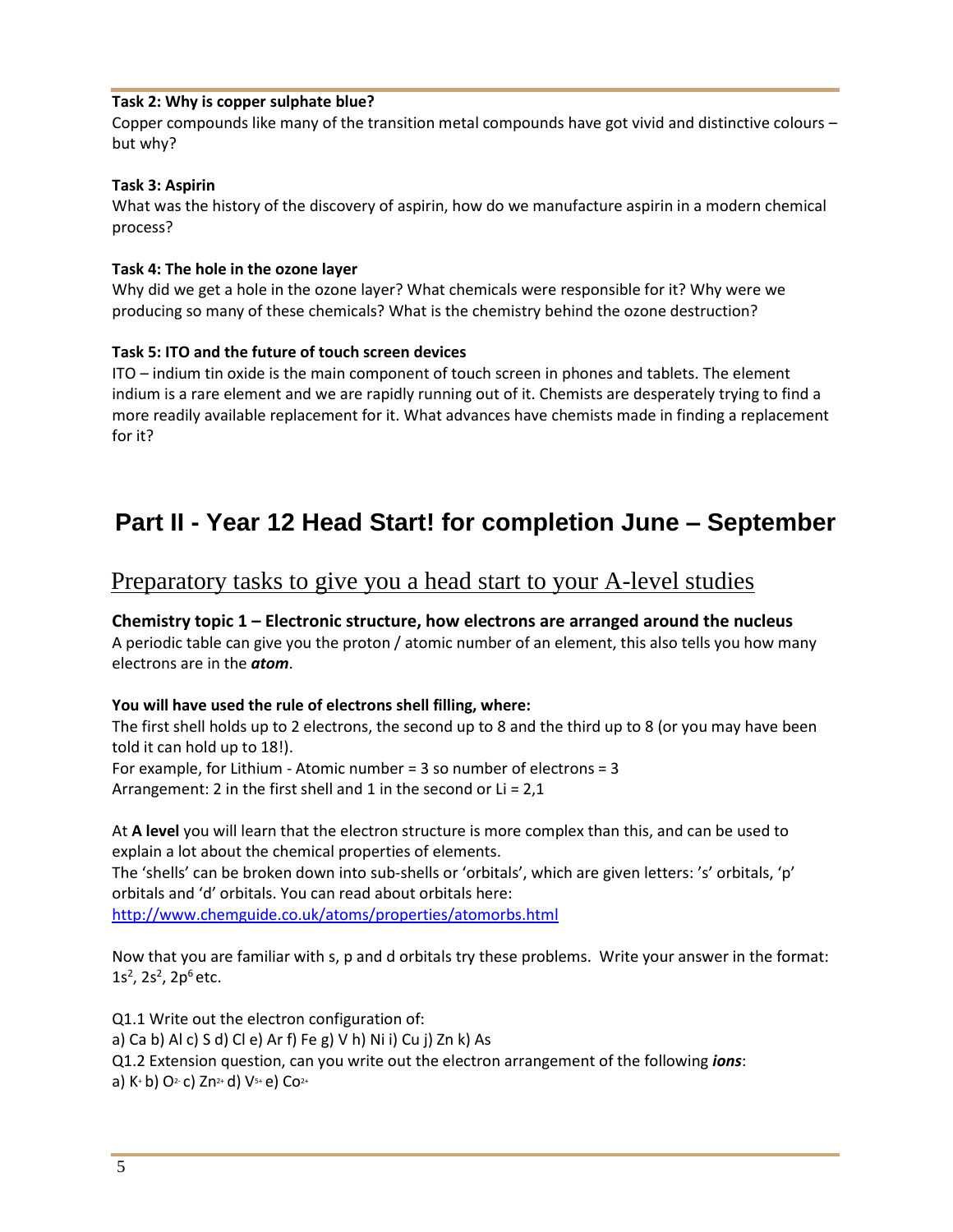#### **Chemistry topic 2 – Isotopes and mass**

You will remember that isotopes are elements that have differing numbers of neutrons. Hydrogen has 3 isotopes;  ${}_{1}{}^{1}H$   ${}_{1}{}^{2}H$   ${}_{1}$  $13H$ 

Isotopes occur naturally, so in a sample of an element you will have a mixture of these isotopes. We can accurately measure the amount of an isotope using a **mass spectrometer**. You will need to understand what a mass spectrometer is and how it works at A level. You can read about a mass spectrometer here: <http://www.kore.co.uk/tutorial.htm>

<http://filestore.aqa.org.uk/resources/chemistry/AQA-7404-7405-TN-MASS-SPECTROMETRY.PDF>

Q2.1 What must happen to the atoms before they are accelerated in the mass spectrometer? Q2.2 Explain why the different isotopes travel at different speeds in a mass spectrometer.

A mass spectrum for the element chlorine will give a spectrum like this:

75% of the sample consist of chlorine-35, and 25% of the sample is chlorine-37.

Given a sample of naturally occurring chlorine ¾ of it will be Cl-35 and ¼ of it is Cl-37. We can calculate what the **mean** mass of the sample will be:

Mean mass = (75 x 35) + (25 x 37) = 35.5 100

If you look at a periodic table this is why chlorine has an atomic mass of 35.5. <http://www.avogadro.co.uk/definitions/ar.htm>

An A level periodic table has the masses of elements recorded much more accurately than at GCSE. Most elements have isotopes and these have been recorded using mass spectrometers. Given the percentage of each isotope you can calculate the mean mass which is the accurate atomic mass for that element.

Q2.3 Use the percentages of each isotope to calculate the accurate atomic mass of the following elements.

a) Antimony has 2 isotopes: Sb-121 57.25% and Sb-123 42.75%

b) Gallium has 2 isotopes: Ga-69 60.2% and Ga-71 39.8%

c) Silver has 2 isotopes: Ag-107 51.35% and Ag-109 48.65%

d) Thallium has 2 isotopes: Tl-203 29.5% and Tl-205 70.5%

e) Strontium has **4** isotopes: Sr-84 0.56%, Sr-86 9.86%, Sr-87 7.02% and Sr-88 82.56%

#### **Chemistry topic 3 – The shapes of molecules and bonding.**

Have you ever wondered why your teacher drew a water molecule like this? The lines represent a covalent bond, but why draw them at an unusual angle? If you are unsure about covalent bonding, read about it here: <http://www.chemguide.co.uk/atoms/bonding/covalent.html>



At A level you are also expected to know how molecules have certain shapes and why they are the shape they are. You can read about shapes of molecules here: <http://www.chemguide.co.uk/atoms/bonding/shapes.html>

Q3.1 Draw a dot and cross diagram to show the bonding in a molecule of aluminium chloride (AlCl3) Q3.2 Draw a dot and cross diagram to show the bonding in a molecule of ammonia (NH3) Q3.3 What is the shape and the bond angles in a molecule of methane (CH4)?